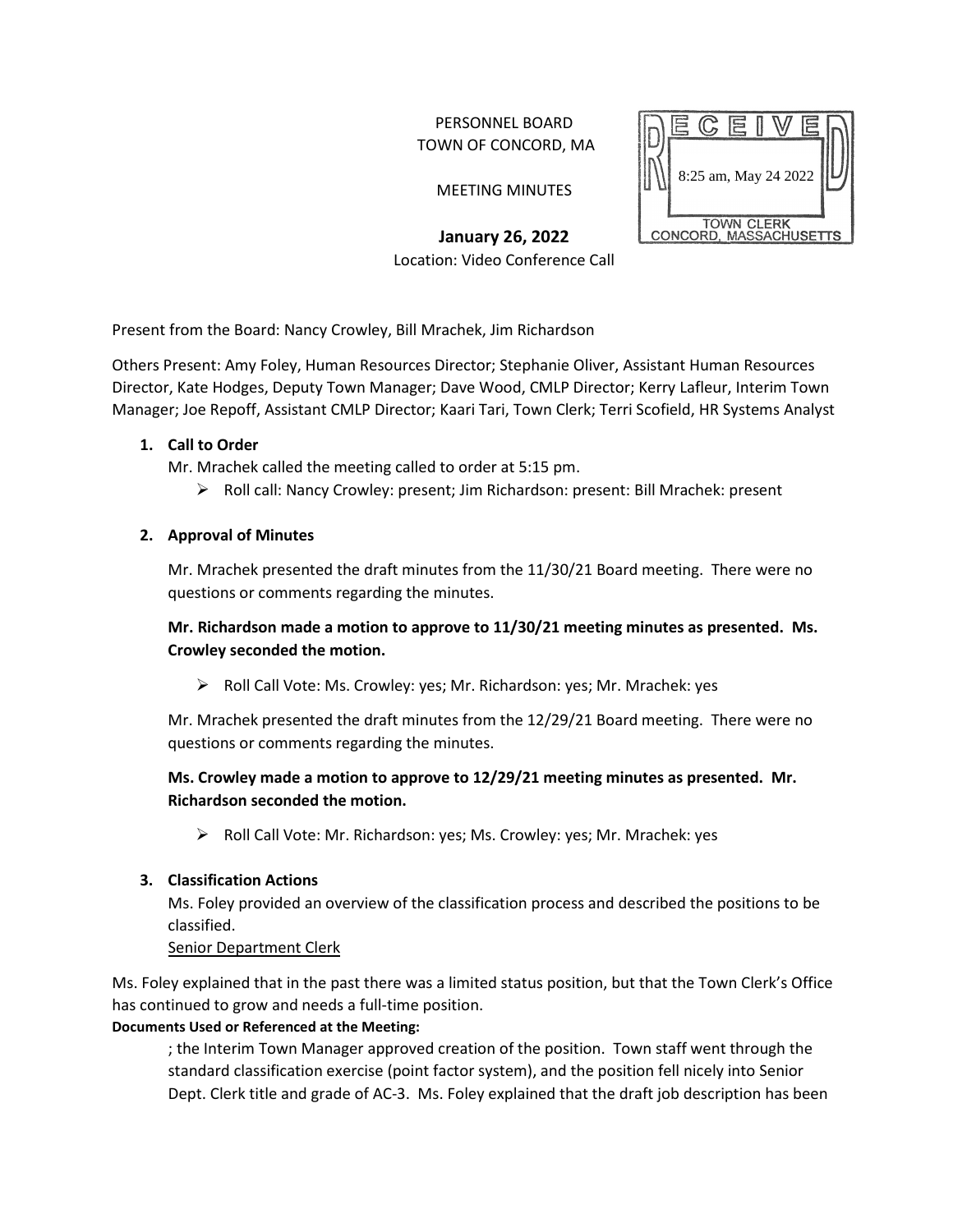provided for context to back up the classification. The Personnel Board does not need to approve the job description, that is done by administration; final modifications may be made as it is put in place.

## **Mr. Richardson made a motion to assign the Senior Department Clerk to the AC-3 salary grade; Ms. Crowley seconded the motion.**

Roll Call Vote: Ms. Crowley: yes; Mr. Richardson: yes; Mr. Mrachek: yes

Administrative Projects Manager and Executive Assistant to the Town Manager Ms. Foley explained that there have been staffing changes in the Town Manager's Office, and that the Interim Town Manager and Deputy Town Manager have been looking at the department structure and determining needs going forward. They would like to redesign an existing position and return to a previous model where there is an Executive Assistant position. The current Administrative Manager position is a re-work of an old Executive Assistant position. The Administrative Projects Manager will focus more on projects, etc. and the Executive Assistant will be more front-line. The Administrative Projects Manager would be in the MP-2 grade (same as Administrative Manager) and the Executive Assistant position would be in the AC-6 grade. Mr. Mrachek asked if either of these positions will be involved in "green card" process, and Ms. Foley replied yes. Mr. Mrachek commented that it was a critical part of what needs to be done in the Town Manager's office. Ms. Foley said that there has been a shift in work particularly since the pandemic, with the administration of Zoom meetings, etc.

# **Ms. Crowley made a motion to add the Administrative Projects Manager to the MP-2 grade and the Executive Assistant to the Town Manager position to the AC-6 grade. Mr. Richardson seconded the motion.**

Roll call vote: Mr. Richardson: yes; Ms. Crowley: yes; Mr. Mrachek: yes

#### **4. Recreation Incentive Program Proposals**

Mr. Mrachek thanked the Recreation staff involved in responding to the Personnel Board's questions and asked the Board for comments. Mr. Richardson agreed with Mr. Mrachek's sentiments. Ms. Crowley commented that she thought Recreation staff did an excellent job with the presentation, that it seems like a lot of work, but that they have a handle on it. Mr. Mrachek commented that the 60-day timeframe seems too long and suggested that they consider doing an off-cycle payroll and asking vendors to submit data/materials weekly rather than at the end of period. Ms. Foley responded that the Town does sometimes do an off-cycle payroll, that she thought 60 days would be the outer limit and that the procedures behind this are already formulated. The RecTrac software used by Recreation collects information as they go, and instructors have access to forms that are easy to use. Ms. Foley noted that in the public sector, off-cycle payroll is more complicated because of the bi-weekly warrant. Mr. Mrachek said he thought there might be a better choice of words than "resolution of alleged policy discrepancies" and suggested that they find a way of expressing that if someone has a question, this is where you go. Ms. Foley responded that it was a good point, and that they were trying to honor the Employee Appeal Procedure, but would consider different wording.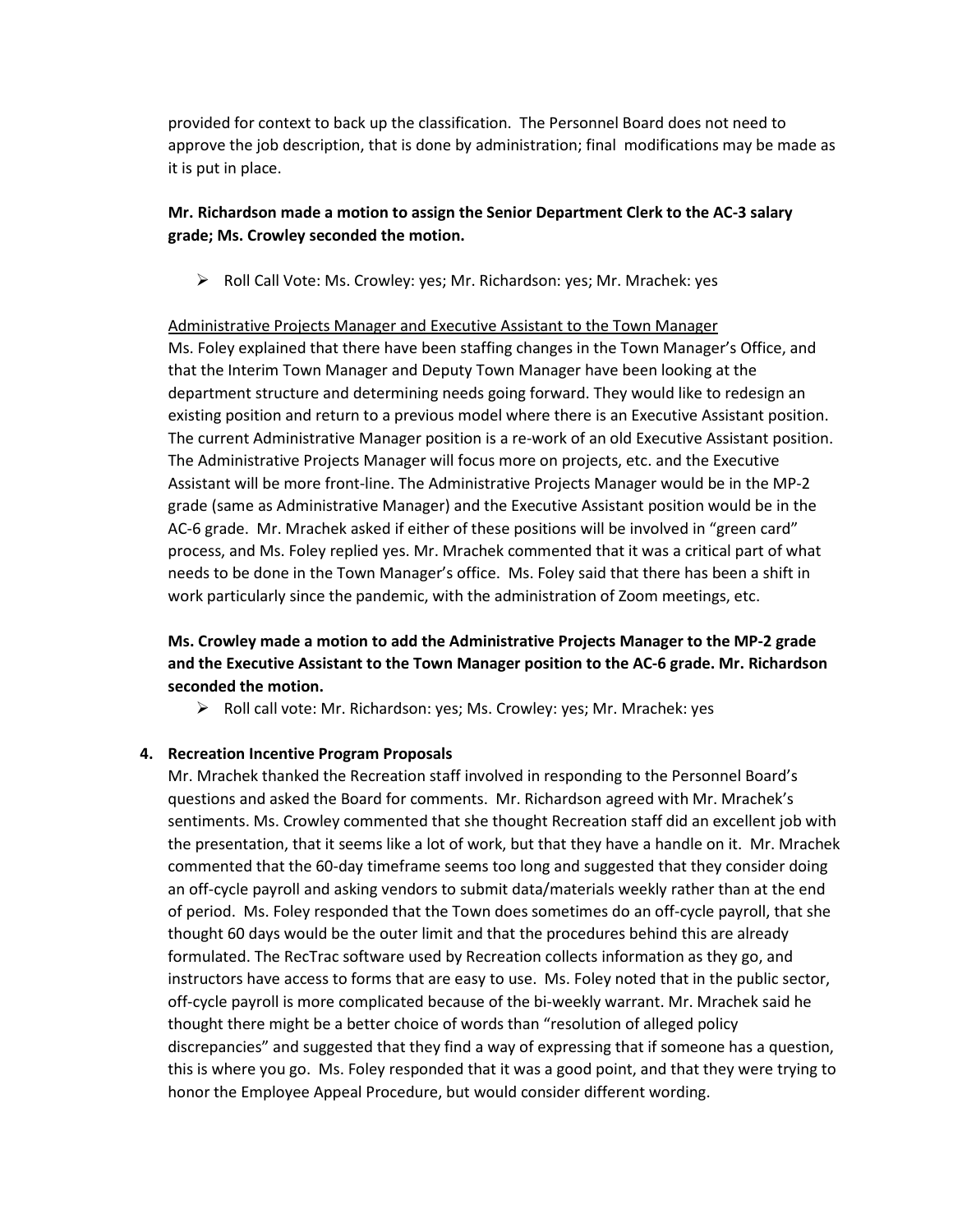Mr. Mrachek asked for public comments (there were none).

**Mr. Richardson made a motion to approve the proposed Recreation Incentive Pay policy with knowledge and understanding that there may be slight changes to the wording as discussed. Ms. Crowley seconded the motion.**

Roll Call Vote: Ms. Crowley: yes; Mr. Richardson: yes; Mr. Mrachek: yes

#### **5. Town Meeting 2022 – Development of Warrant Articles**

Ms. Foley said that after the Board discussed potential articles at their last meeting, she sent an email to employees to advise that this was under discussion and invite comments/feedback. She said there was a response from an employee asking that leave accrual particularly related to Family Sick Leave be reconsidered because it does not work with software. Ms. Foley said that the HR Department has had similar experiences, but clarified that she is not proposing to make those changes now. She said that there was some other feedback received related to holidays. She is very aware that some state legal holidays are religious in nature and do not reflect the diversity of employees. Sometimes employees would like to take time off for other holidays (not on the schedule) and need to use personal leave, which is intended to address any leave not covered elsewhere, or have been allowed to flex their schedules. Ms. Foley said that she has thought about where language could be added to ensure supervisors are encouraged to authorize leave for other observed holidays; she thinks it could be addressed in policy without changing the Bylaw, which focuses on language Town Meeting approves. All Board members confirmed their support of this approach. Ms. Foley was not aware of any other employee discussion related to the proposed warrant articles. Ms. Foley said that since the Board saw these materials, she has put them in form of draft warrant article; and that she made one other change to Patriot's Day to match state law  $(3<sup>rd</sup>$  Monday in April). Ms. Foley suggested the Town Moderator and Town Counsel be consulted on how best to show the changes, but can work with the Board and Town Counsel to put it in final form.

**Mr. Richardson made a motion to authorize the Personnel Board Chair to work with staff to submit a warrant article for 2022 Town Meeting that reflects the proposed amendments to re: holiday, vacation and bereavement leave sections of the Personnel Bylaw. Ms. Crowley seconded the motion.**

Roll Call Vote: Ms. Crowley: yes; Mr. Richardson: yes; Mr. Mrachek: yes

Ms. Foley explained that the second warrant article is a standard article regarding the ratification of classification action.

# **Ms. Crowley made a motion to authorize the PB chair to work with staff to submit a warrant article for 2022 Town Meeting that presents classification actions for ratification. Mr. Richardson seconded the motion.**

Roll Call Vote: Mr. Richardson: yes; Ms. Crowley: yes; Mr. Mrachek: yes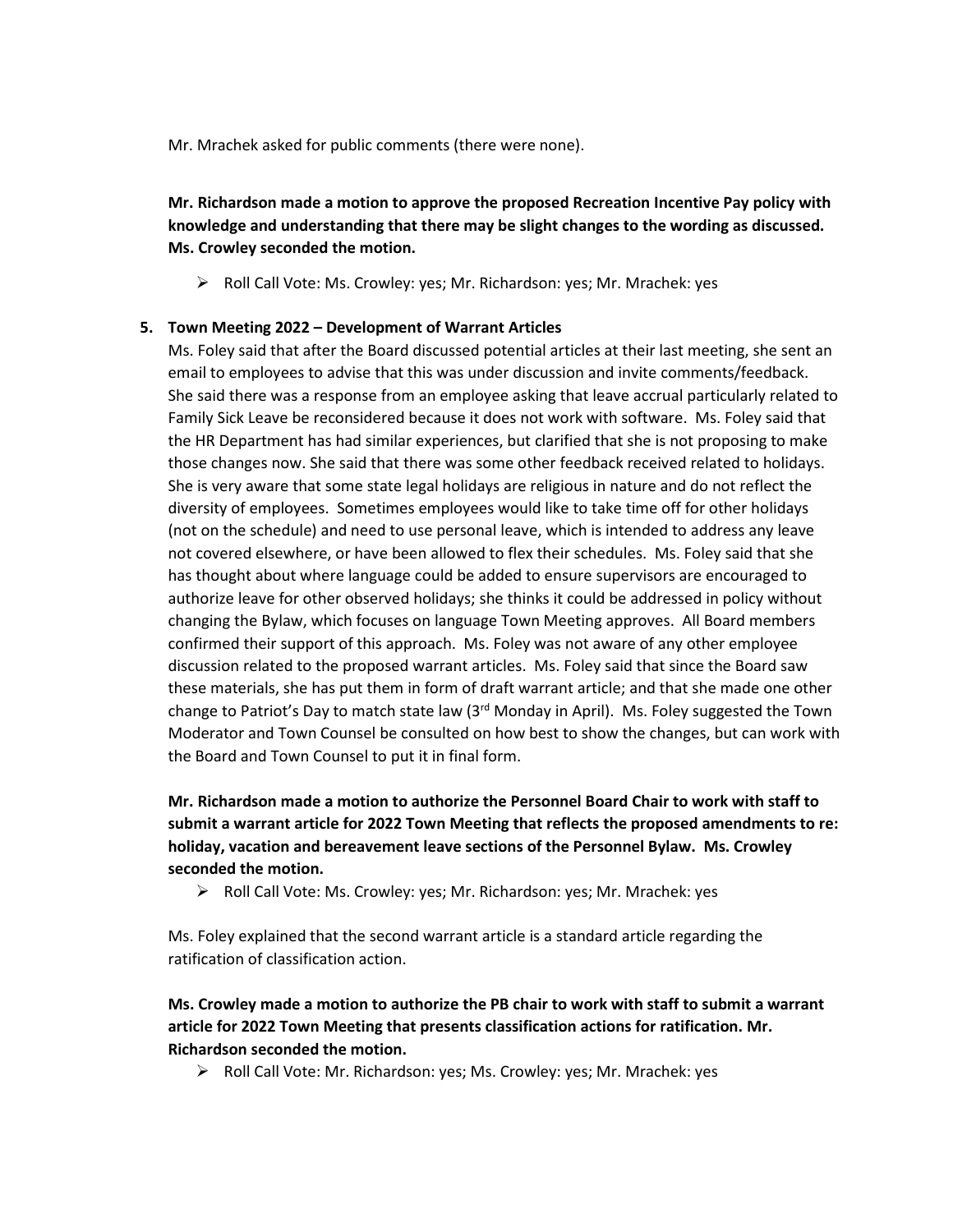Ms. Foley shared a section of Personnel Bylaw (6.3) describing periodic review of the Classification and Compensation Plan, and explained that Concord reviews the Compensation Plan annually, not just every three years as required in the Bylaw. She clarified that annual review and adjustments are not the same as a full classification and compensation study; a comprehensive study is not the only way to review pay rates. Senior managers regularly review market data, and comparable communities. It used to be easier to compare based on list of comparable communities, but the world has changed and the job market is competitive. Towns that never were considered comparable to Concord are raising their salaries and luring employees away. The Consumer Price Index is one factor, but it can go up or down and is not the only factor; Town budget is always a significant factor. Ms. Foley explained that the Town is recommending that all ranges increase by 3%.

Mr. Richardson asked if Concord participates in surveys with peer groups as is common in the private sector. Ms. Foley replied that the Town does participate in a lot of surveys, and that some are formal like a classification and compensation study. Mr. Mrachek added that the concept of total compensation (salary plus benefits) may or may not be significant, but that it has always been his impression that municipalities offer nice benefit packages, which is harder to compare to the private sector. Ms. Foley replied that Concord has not been as competitive in the area of health insurance, because Concord's contribution to health insurance is less than other towns. She explained that it has been a business decision and that for many years, the Town Managers have felt that the more responsible approach is to keep contributions lower and offer more competitive salaries because health insurance costs keep going up, which makes Concord costs harder to control. She added that this approach has put the Town in better position financially, but it is an issue that comes up in the context of recruitment. Mr. Mrachek commented that this is an area in which Personnel Board members have some experience with and may be able to provide some assistance. Ms. Foley agreed that was worth discussion as the role of the Personnel Board is considered.

Ms. Foley explained that the proposal is for a 3% increase across the board; with further increases for certain electrical positions (9%); and increases to reflect Swim-Fitness Specialists and Human Services ranges to reflect new state minimum wage.

With regard to the electrical positions, Ms. Foley explained that the Town is recommending splitting two of the ranges because of differences in the working conditions, hazards and market for certain types of positions, specifically lineworkers and electrical management. For example, Ms. Foley said that it did not seem to make sense for the meter technician range to go up more than 3%, whereas the lineworker range has fallen behind the market, so the Town is recommending a 9% increase to the range there. The working conditions and hazards for lineworkers make those positions stand out. The proposal also increases electrical management ranges by 9%. Ms. Foley said that the Town is challenged by the fact that they have different types of operations that are funded differently, and some that compete with private sector (like the Light Plant), which is very different from traditional municipal employees. The Town had previously separated the electrical positions based on market differences, but that is not an allowable factor under the Massachusetts Equal Pay Act (MEPA). MEPA does permit differences